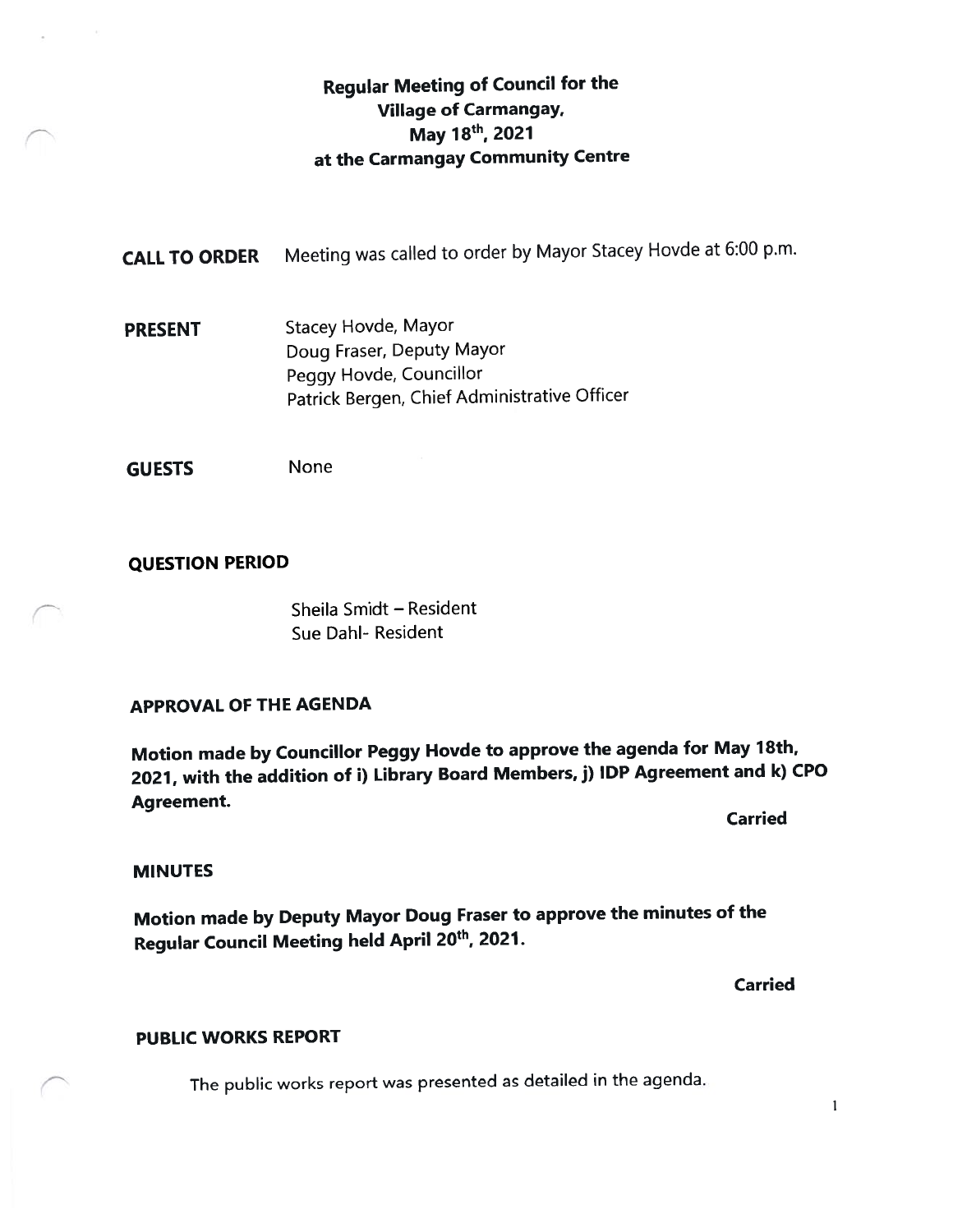### ADMINISTRATOR REPORT

The Administration Report was presented as detailed in the agenda.

# Motion made by Deputy Mayor Doug Fraser to accep<sup>t</sup> both reports as presented.

Carried

#### **CORRESPONDENCE**

Letter presented from resident Sheila Smidt.

#### FINANCIAL REPORTS

Motion made by Mayor Stacey Hovde to accep<sup>t</sup> the financial repor<sup>t</sup> as presented.

Carried

NEW BUSINESS

a) Municipal Planning Commission New Member

Motion made by Councillor Peggy Hovde to advertise for <sup>a</sup> new member of the Municipal Planning Commission.

Carried

b) Bylaw \$00 Tax Rate Bylaw Amendment

Motion made by Mayor Stacey Hovde to pass amended Bylaw 200, the <sup>2021</sup> Tax Rate Bylaw.

Carried.

c) Carmangay and Area Rec Board Request

Motion made by Councillor Peggy Hovde to accep<sup>t</sup> the letter from the Chair of the Carmangay and Area Rec Board as information and direct the CAO to provide options to address the requests for Council consideration.

Carried

2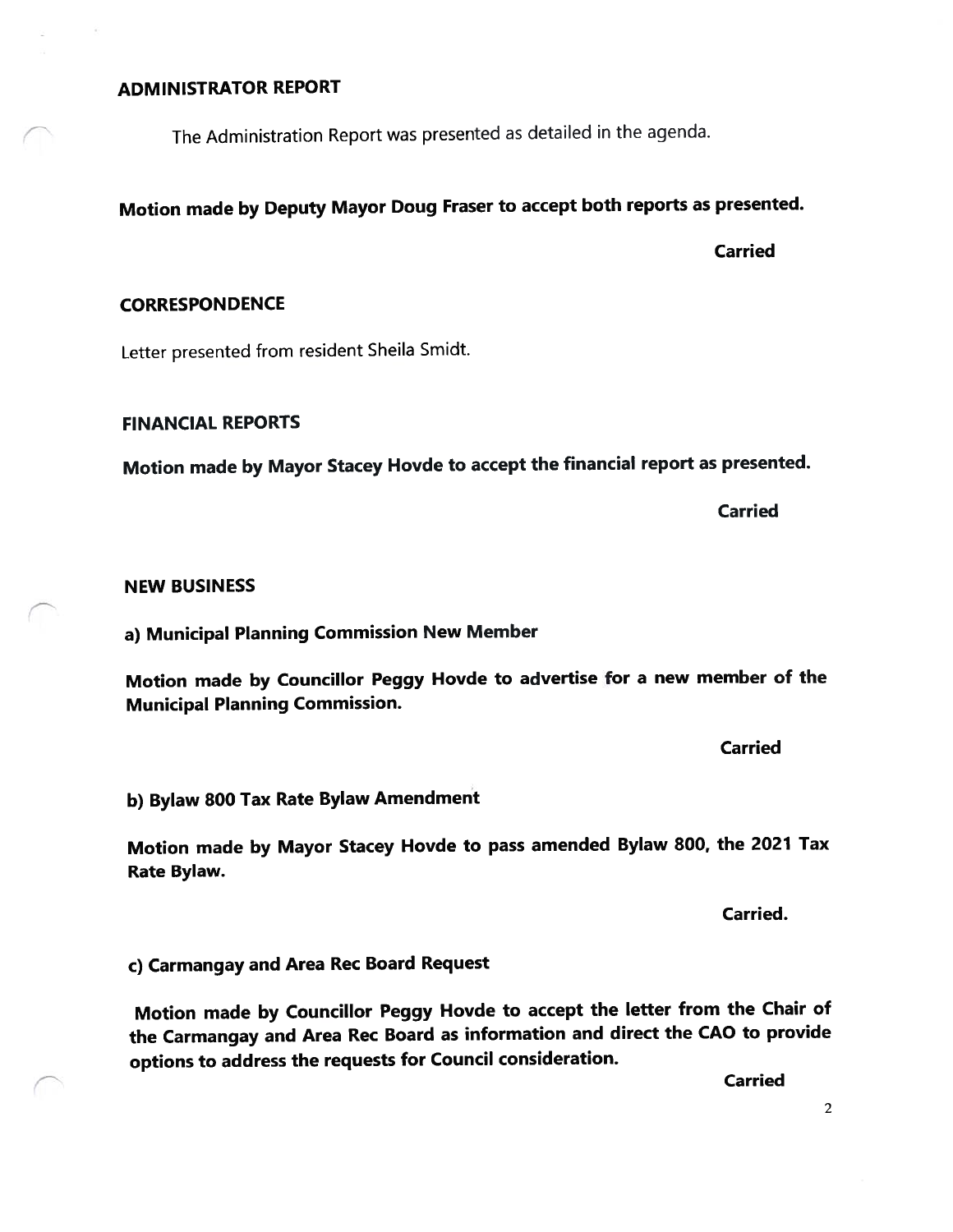d) Carmangay Community Centre Additional Land

Motion made by Deputy Mayor Doug Fraser to lease the land to Carmangay Community Centre Association for \$1.00 per year, for <sup>a</sup> term of <sup>99</sup> years.

Carried.

## e) Cemetery Agreement

Council discussed the cemetery grant.

#### f) ACP Grant

For Information only

#### g) Student Grant

For Information only.

#### h) New Water Pump

Motion made by Mayor Stacey Hovde to accep<sup>t</sup> the provided information about the new water pump as information.

Carried.

#### i) Library

Motion made by Councillor Peggy Hovde to approve the new members as presented for the Library Board.

Carried.

#### j) IDP Agreement

Motion made by Mayor Stacey Hovde to pass the third reading of Bylaw <sup>800</sup> the Vulcan County and Village of Carmangay Intermunicipal Development Plan.

Carried.

3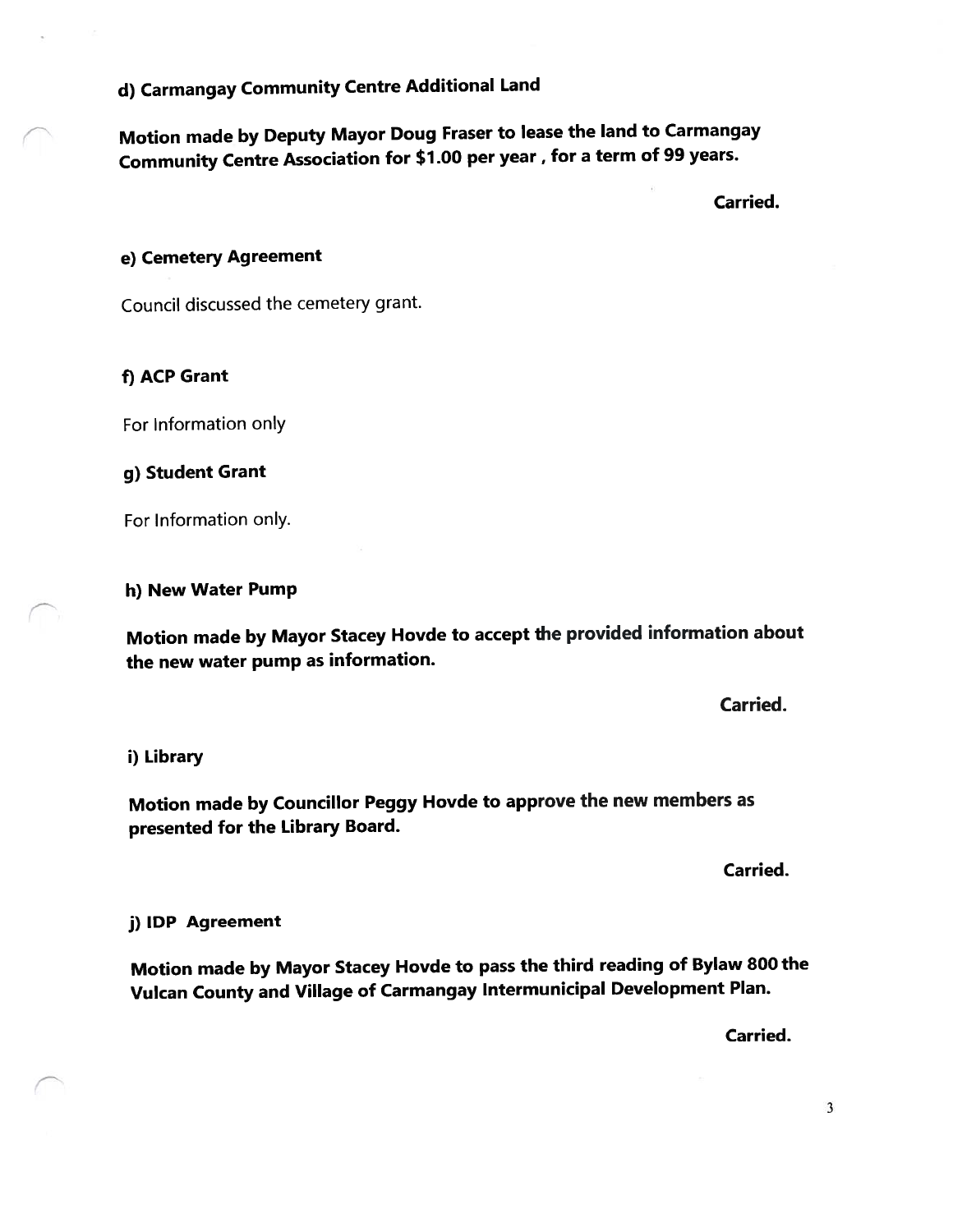#### k) CPO Agreement

Motion made by Deputy Mayor Doug Fraser for the Mayor Stacey Hovde and the CAO Patrick Bergen to sign off on the CPO Agreement.

Carried.

### REPORTS

### a) ORRSC

No meeting

## b) MARQUIS

- 1) As <sup>a</sup> result of the large grass fire, Evacuation issues for the lodge were discussed.
- 2) There are 29 residents in lodge.
- 3) There are two apartments available at the Carman manor.

# c) VULCAN DISTRICT SOLID WASTE

No meeting

## d) FCSS

- 1) Follow up with the Emergency Social Services <sup>p</sup>lan re: grass fire -even when <sup>a</sup> reception center is set up, very few residents will go to the center.
- 2) Seniors living in Carmangay that needed to talk to someone regarding the hotel fire as well as the Evacuation order re: grass fire, <sup>a</sup> debriefing session was set up outside the curling rink so that people had the opportunity to help dissipate worry and anxiety. This was held April 20<sup>th</sup>.
- 3) <sup>A</sup> Resource director is now complete and will be delivered door to door.

## e) SOUTHGROW

Deputy Mayor Doug Fraser attended

## f) TWIN VALLEY REGIONAL WATER COMMISSION Meeting held.

g) MAYORS AND REEVES OF SOUTHWEST ALBERTA No meeting